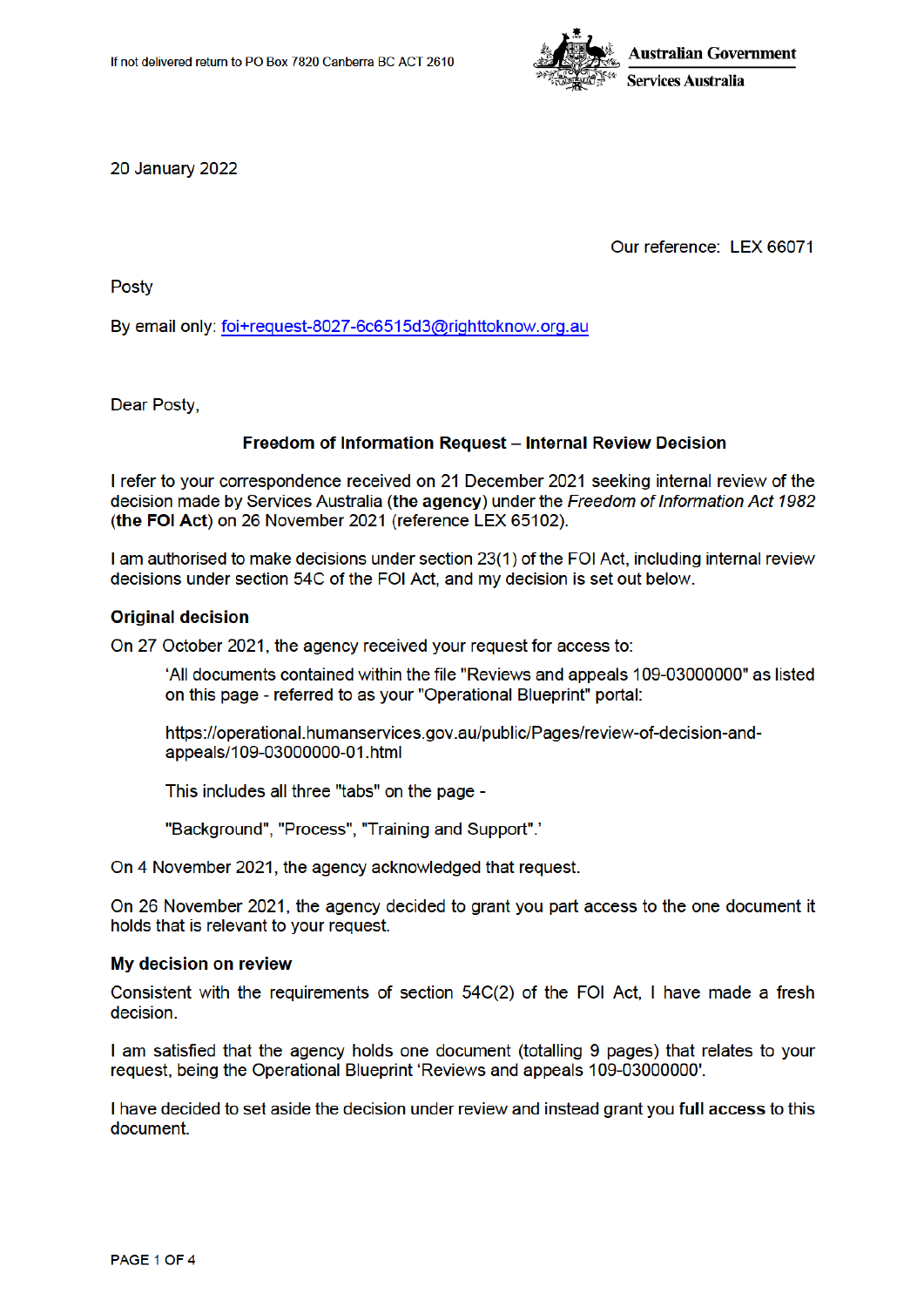# **How we will send the document to you**

Please find the document attached.

# **You can ask for a review of my decision**

If you disagree with any part of my decision you can ask for an external review by the Office of the Australian Information Commissioner. You do not have to pay for a review of the decision. See **Attachment A** for more information about how to request a review.

### **Further assistance**

If you have any questions relating to this FOI matter please do not hesitate to email FOI.LEGAL.TEAM@servicesaustralia.gov.au.

Yours sincerely,

**Riley**

Authorised FOI Decision Maker Freedom of Information Team Information Access Branch Legal Services Division Services Australia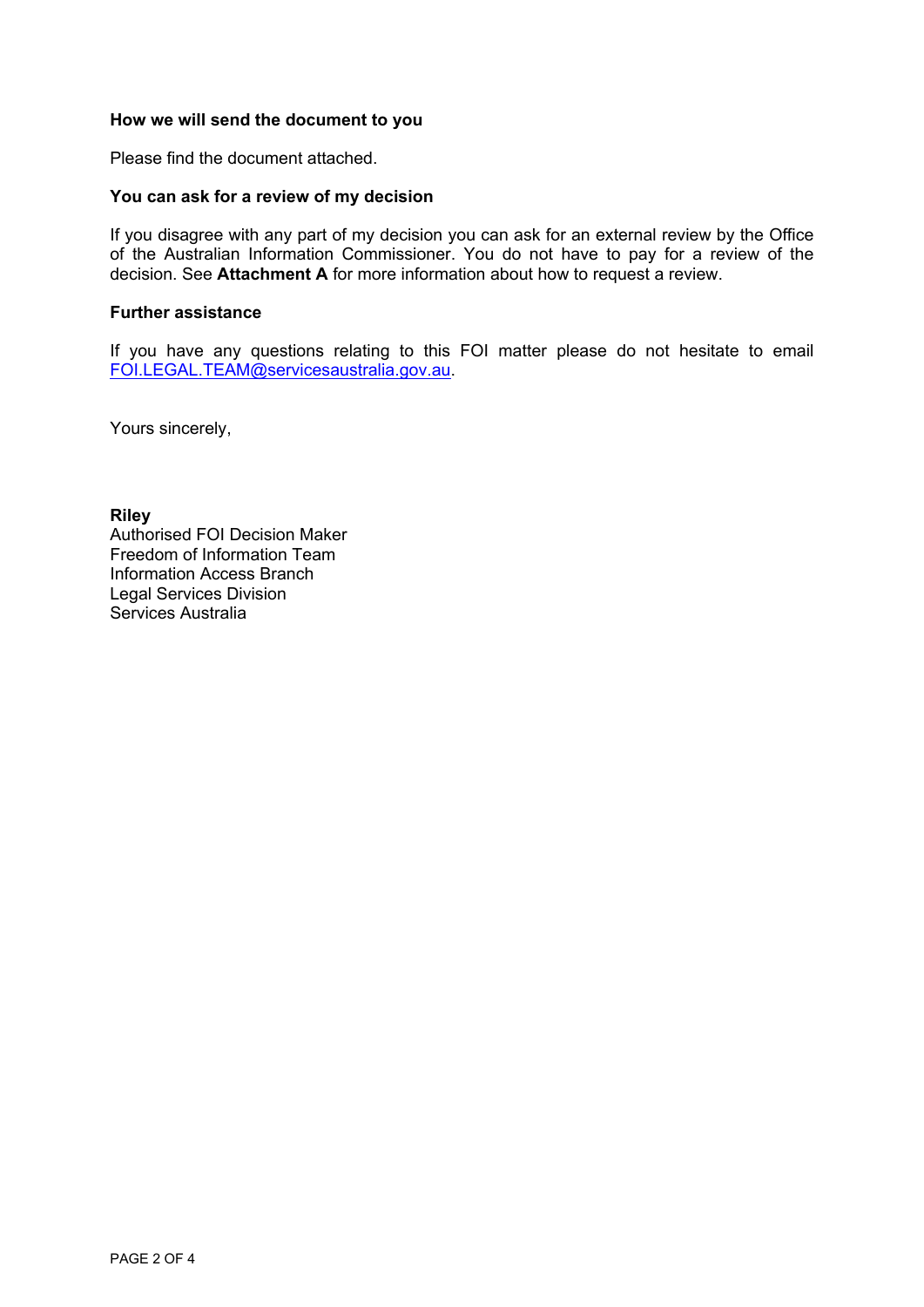

**Attachment A**

# **INFORMATION ON RIGHTS OF REVIEW**

# *FREEDOM OF INFORMATION ACT 1982*

### **Asking for a full explanation of a Freedom of Information decision**

Before you ask for a formal review of a FOI decision, you can contact us to discuss your request. We will explain the decision to you. This gives you a chance to correct misunderstandings.

#### **Asking for a formal review of an Freedom of Information decision**

If you still believe a decision is incorrect, the *Freedom of Information Act 1982* (FOI Act) gives you the right to apply for a review of the decision. Under sections 54 and 54L of the FOI Act, you can apply for a review of an FOI decision by contacting the Office of the Australian Information Commissioner.

**Note 1:** There are no fees for these reviews.

# **Applying for external review by the Office of the Australian Information Commissioner**

If you do not agree with the original decision or the internal review decision, you can ask the Office of the Australian Information Commissioner to review the decision.

You will have 60 days to apply in writing for a review by the Australian Information Commissioner.

#### You can **lodge your application**:

| Online: | www.oaic.gov.au                                                        |
|---------|------------------------------------------------------------------------|
| Post:   | Australian Information Commissioner<br>GPO Box 5218<br>SYDNEY NSW 2001 |

Email: enquiries@oaic.gov.au

#### **Important:**

- If you are applying online, the application form is available at **www.oaic.gov.au**.
- If you have one, you should include with your application a copy of the Agency's decision on your FOI request
- Include your contact details
- Set out your reasons for objecting to Services Australia's decision.